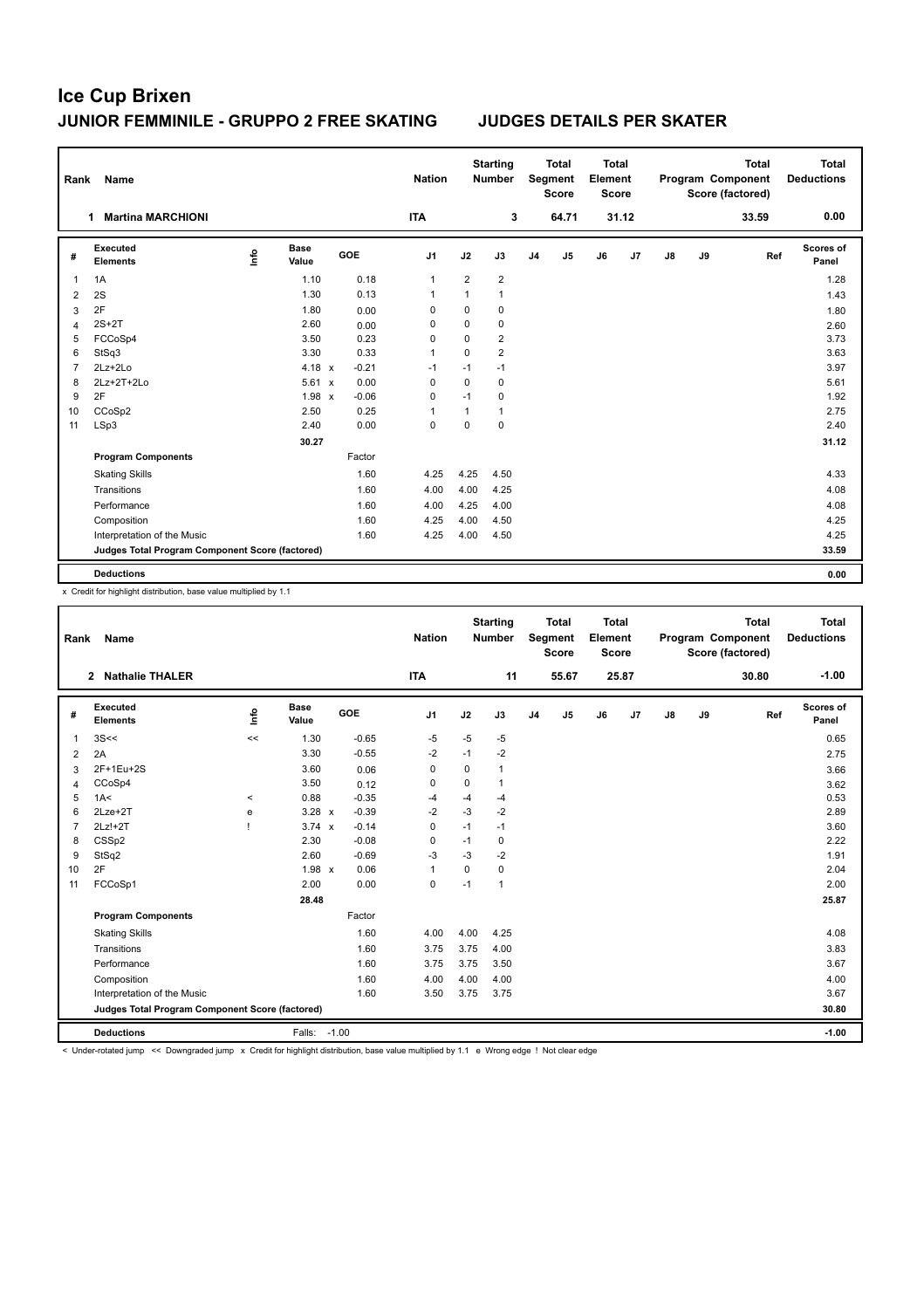| Rank     | Name                                            |         |                      |            | <b>Nation</b>  |              | <b>Starting</b><br><b>Number</b> |                | <b>Total</b><br>Segment<br><b>Score</b> | <b>Total</b><br>Element<br><b>Score</b> |       |    |    | <b>Total</b><br>Program Component<br>Score (factored) | <b>Total</b><br><b>Deductions</b> |
|----------|-------------------------------------------------|---------|----------------------|------------|----------------|--------------|----------------------------------|----------------|-----------------------------------------|-----------------------------------------|-------|----|----|-------------------------------------------------------|-----------------------------------|
|          | <b>Ginevra MASE'</b><br>3                       |         |                      |            | <b>ITA</b>     |              | $\mathbf{2}$                     |                | 53.88                                   |                                         | 24.27 |    |    | 29.61                                                 | 0.00                              |
| #        | Executed<br><b>Elements</b>                     | ١nf٥    | <b>Base</b><br>Value | <b>GOE</b> | J <sub>1</sub> | J2           | J3                               | J <sub>4</sub> | J5                                      | J6                                      | J7    | J8 | J9 | Ref                                                   | Scores of<br>Panel                |
|          | 2Lz<+2Log                                       | $\,<\,$ | 3.38                 | $-0.68$    | $-4$           | $-4$         | $-4$                             |                |                                         |                                         |       |    |    |                                                       | 2.70                              |
| 2        | 2F                                              |         | 1.80                 | 0.12       | $\mathbf 0$    | $\mathbf{1}$ | $\mathbf{1}$                     |                |                                         |                                         |       |    |    |                                                       | 1.92                              |
| 3        | 2F+1Eu+2S                                       |         | 3.60                 | 0.12       | 0              | 0            | 2                                |                |                                         |                                         |       |    |    |                                                       | 3.72                              |
| $\Delta$ | FCCoSp3                                         |         | 3.00                 | 0.20       | 0              | $\mathbf 0$  | $\overline{2}$                   |                |                                         |                                         |       |    |    |                                                       | 3.20                              |
| 5        | 1A                                              |         | 1.10                 | 0.00       | 0              | $\mathbf 0$  | 0                                |                |                                         |                                         |       |    |    |                                                       | 1.10                              |
| 6        | 2Lz<                                            | $\prec$ | 1.68                 | $-0.45$    | $-2$           | $-3$         | $-3$                             |                |                                         |                                         |       |    |    |                                                       | 1.23                              |
| 7        | CCoSp3                                          |         | 3.00                 | 0.20       | $\Omega$       | $\Omega$     | $\overline{2}$                   |                |                                         |                                         |       |    |    |                                                       | 3.20                              |
| 8        | 2S+1A+SEQ                                       |         | $2.11 \times$        | 0.00       | 0              | $\mathbf 0$  | 0                                |                |                                         |                                         |       |    |    |                                                       | 2.11                              |
| 9        | 2Lo                                             |         | $1.87 \times$        | 0.00       | $\Omega$       | $\Omega$     | $\mathbf 0$                      |                |                                         |                                         |       |    |    |                                                       | 1.87                              |
| 10       | LSp1                                            |         | 1.50                 | 0.10       | 0              | $\mathbf 0$  | $\overline{2}$                   |                |                                         |                                         |       |    |    |                                                       | 1.60                              |
| 11       | StSq1                                           |         | 1.80                 | $-0.18$    | $-1$           | $-2$         | $\mathbf 0$                      |                |                                         |                                         |       |    |    |                                                       | 1.62                              |
|          |                                                 |         | 24.84                |            |                |              |                                  |                |                                         |                                         |       |    |    |                                                       | 24.27                             |
|          | <b>Program Components</b>                       |         |                      | Factor     |                |              |                                  |                |                                         |                                         |       |    |    |                                                       |                                   |
|          | <b>Skating Skills</b>                           |         |                      | 1.60       | 3.50           | 3.50         | 4.25                             |                |                                         |                                         |       |    |    |                                                       | 3.75                              |
|          | Transitions                                     |         |                      | 1.60       | 3.25           | 3.50         | 4.25                             |                |                                         |                                         |       |    |    |                                                       | 3.67                              |
|          | Performance                                     |         |                      | 1.60       | 3.50           | 3.50         | 4.25                             |                |                                         |                                         |       |    |    |                                                       | 3.75                              |
|          | Composition                                     |         |                      | 1.60       | 3.25           | 3.50         | 4.25                             |                |                                         |                                         |       |    |    |                                                       | 3.67                              |
|          | Interpretation of the Music                     |         |                      | 1.60       | 3.25           | 3.25         | 4.50                             |                |                                         |                                         |       |    |    |                                                       | 3.67                              |
|          | Judges Total Program Component Score (factored) |         |                      |            |                |              |                                  |                |                                         |                                         |       |    |    |                                                       | 29.61                             |
|          | <b>Deductions</b>                               |         |                      |            |                |              |                                  |                |                                         |                                         |       |    |    |                                                       | 0.00                              |

 $\leq$  Under-rotated jump  $\geq$  Credit for highlight distribution, base value multiplied by 1.1 q Jump landed on the quarter

| Rank           | <b>Name</b>                                     |      |                      |         | <b>Nation</b>  |             | <b>Starting</b><br><b>Number</b> |                | <b>Total</b><br>Segment<br><b>Score</b> | <b>Total</b><br>Element<br><b>Score</b> |                |               |    | <b>Total</b><br>Program Component<br>Score (factored) | <b>Total</b><br><b>Deductions</b> |
|----------------|-------------------------------------------------|------|----------------------|---------|----------------|-------------|----------------------------------|----------------|-----------------------------------------|-----------------------------------------|----------------|---------------|----|-------------------------------------------------------|-----------------------------------|
|                | 4 Nicole FERRATO                                |      |                      |         | <b>ITA</b>     |             | 8                                |                | 49.96                                   |                                         | 22.36          |               |    | 27.60                                                 | 0.00                              |
| #              | Executed<br><b>Elements</b>                     | lnfo | <b>Base</b><br>Value | GOE     | J <sub>1</sub> | J2          | J3                               | J <sub>4</sub> | J <sub>5</sub>                          | J6                                      | J <sub>7</sub> | $\mathsf{J}8$ | J9 | Ref                                                   | Scores of<br>Panel                |
| 1              | 2Lze+1Eu+2S                                     | e    | 3.48                 | $-0.45$ | $-3$           | $-3$        | $-2$                             |                |                                         |                                         |                |               |    |                                                       | 3.03                              |
| 2              | 2F                                              |      | 1.80                 | 0.06    | $\Omega$       | $\Omega$    | $\mathbf{1}$                     |                |                                         |                                         |                |               |    |                                                       | 1.86                              |
| 3              | $1A+2Lo$                                        |      | 2.80                 | 0.06    | $\mathbf{1}$   | $\mathbf 0$ | $\mathbf 0$                      |                |                                         |                                         |                |               |    |                                                       | 2.86                              |
| 4              | FCCoSp3                                         |      | 3.00                 | $-0.10$ | $-1$           | $-1$        | $\mathbf{1}$                     |                |                                         |                                         |                |               |    |                                                       | 2.90                              |
| 5              | 2T                                              |      | 1.30                 | 0.00    | $\mathbf 0$    | $\mathbf 0$ | $\mathbf 0$                      |                |                                         |                                         |                |               |    |                                                       | 1.30                              |
| 6              | $2F+2Lo$                                        |      | $3.85 \times$        | $-0.48$ | $-3$           | $-3$        | $-2$                             |                |                                         |                                         |                |               |    |                                                       | 3.37                              |
| $\overline{7}$ | SSpB                                            |      | 1.10                 | 0.00    | $-1$           | $\mathbf 0$ | $\mathbf{1}$                     |                |                                         |                                         |                |               |    |                                                       | 1.10                              |
| 8              | StSqB                                           |      | 1.50                 | $-0.20$ | $-2$           | $-2$        | $\mathbf 0$                      |                |                                         |                                         |                |               |    |                                                       | 1.30                              |
| 9              | 2T                                              |      | $1.43 \times$        | $-0.22$ | $-2$           | $-2$        | $-1$                             |                |                                         |                                         |                |               |    |                                                       | 1.21                              |
| 10             | 2S                                              |      | $1.43 \times$        | 0.00    | $\Omega$       | 0           | 0                                |                |                                         |                                         |                |               |    |                                                       | 1.43                              |
| 11             | CCoSp1                                          |      | 2.00                 | 0.00    | 0              | 0           | $\mathbf 0$                      |                |                                         |                                         |                |               |    |                                                       | 2.00                              |
|                |                                                 |      | 23.69                |         |                |             |                                  |                |                                         |                                         |                |               |    |                                                       | 22.36                             |
|                | <b>Program Components</b>                       |      |                      | Factor  |                |             |                                  |                |                                         |                                         |                |               |    |                                                       |                                   |
|                | <b>Skating Skills</b>                           |      |                      | 1.60    | 3.25           | 3.25        | 4.00                             |                |                                         |                                         |                |               |    |                                                       | 3.50                              |
|                | Transitions                                     |      |                      | 1.60    | 3.00           | 3.25        | 4.00                             |                |                                         |                                         |                |               |    |                                                       | 3.42                              |
|                | Performance                                     |      |                      | 1.60    | 2.75           | 3.25        | 4.00                             |                |                                         |                                         |                |               |    |                                                       | 3.33                              |
|                | Composition                                     |      |                      | 1.60    | 3.25           | 3.25        | 4.25                             |                |                                         |                                         |                |               |    |                                                       | 3.58                              |
|                | Interpretation of the Music                     |      |                      | 1.60    | 3.00           | 3.00        | 4.25                             |                |                                         |                                         |                |               |    |                                                       | 3.42                              |
|                | Judges Total Program Component Score (factored) |      |                      |         |                |             |                                  |                |                                         |                                         |                |               |    |                                                       | 27.60                             |
|                | <b>Deductions</b>                               |      |                      |         |                |             |                                  |                |                                         |                                         |                |               |    |                                                       | 0.00                              |

x Credit for highlight distribution, base value multiplied by 1.1 e Wrong edge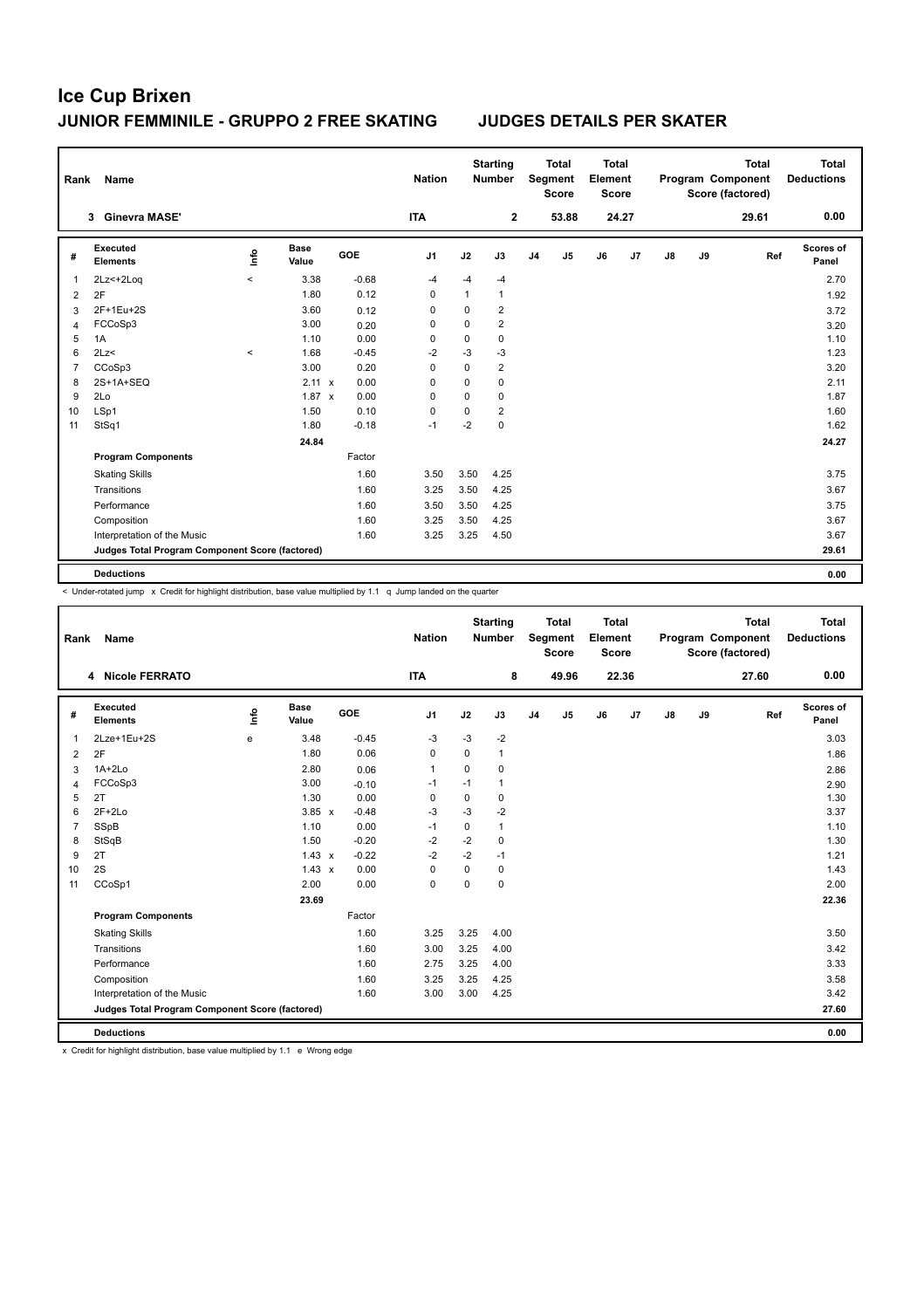| Rank | Name                                            |       |                      |            | <b>Nation</b>  |              | <b>Starting</b><br><b>Number</b> |                | <b>Total</b><br>Segment<br><b>Score</b> | <b>Total</b><br>Element<br><b>Score</b> |       |               |    | <b>Total</b><br>Program Component<br>Score (factored) | Total<br><b>Deductions</b> |
|------|-------------------------------------------------|-------|----------------------|------------|----------------|--------------|----------------------------------|----------------|-----------------------------------------|-----------------------------------------|-------|---------------|----|-------------------------------------------------------|----------------------------|
|      | <b>Rachele MARCON</b><br>5.                     |       |                      |            | <b>ITA</b>     |              | 1                                |                | 48.77                                   |                                         | 23.58 |               |    | 27.19                                                 | $-2.00$                    |
| #    | <b>Executed</b><br><b>Elements</b>              | ١nf٥  | <b>Base</b><br>Value | <b>GOE</b> | J <sub>1</sub> | J2           | J3                               | J <sub>4</sub> | J <sub>5</sub>                          | J6                                      | J7    | $\mathsf{J}8$ | J9 | Ref                                                   | Scores of<br>Panel         |
| 1    | 1A                                              |       | 1.10                 | 0.04       | 0              | $\mathbf{1}$ | 0                                |                |                                         |                                         |       |               |    |                                                       | 1.14                       |
| 2    | 2S                                              |       | 1.30                 | 0.00       | 0              | 0            | 0                                |                |                                         |                                         |       |               |    |                                                       | 1.30                       |
| 3    | 2Lo                                             |       | 1.70                 | $-0.17$    | $-1$           | $-1$         | $-1$                             |                |                                         |                                         |       |               |    |                                                       | 1.53                       |
| 4    | CCoSp4                                          |       | 3.50                 | 0.12       | 0              | 0            | $\mathbf{1}$                     |                |                                         |                                         |       |               |    |                                                       | 3.62                       |
| 5    | 2Lz!+1Eu+2S                                     |       | 3.90                 | $-0.70$    | $-4$           | $-3$         | $-3$                             |                |                                         |                                         |       |               |    |                                                       | 3.20                       |
| 6    | $2F+2T<$                                        | $\,<$ | $3.12 \times$        | $-0.90$    | $-5$           | $-5$         | $-5$                             |                |                                         |                                         |       |               |    |                                                       | 2.22                       |
| 7    | $2F+2T$                                         |       | 3.41 x               | $-0.06$    | 0              | $-1$         | 0                                |                |                                         |                                         |       |               |    |                                                       | 3.35                       |
| 8    | 2Lz                                             |       | 2.31 x               | $-1.05$    | $-5$           | $-5$         | $-5$                             |                |                                         |                                         |       |               |    |                                                       | 1.26                       |
| 9    | FCCoSp2                                         |       | 2.50                 | $-0.33$    | $-2$           | $-2$         | $\mathbf 0$                      |                |                                         |                                         |       |               |    |                                                       | 2.17                       |
| 10   | StSq1                                           |       | 1.80                 | $-0.18$    | $-1$           | $-2$         | 0                                |                |                                         |                                         |       |               |    |                                                       | 1.62                       |
| 11   | SSp3                                            |       | 2.10                 | 0.07       | 0              | 0            | $\mathbf{1}$                     |                |                                         |                                         |       |               |    |                                                       | 2.17                       |
|      |                                                 |       | 26.74                |            |                |              |                                  |                |                                         |                                         |       |               |    |                                                       | 23.58                      |
|      | <b>Program Components</b>                       |       |                      | Factor     |                |              |                                  |                |                                         |                                         |       |               |    |                                                       |                            |
|      | <b>Skating Skills</b>                           |       |                      | 1.60       | 3.50           | 3.25         | 3.75                             |                |                                         |                                         |       |               |    |                                                       | 3.50                       |
|      | Transitions                                     |       |                      | 1.60       | 3.25           | 3.00         | 3.75                             |                |                                         |                                         |       |               |    |                                                       | 3.33                       |
|      | Performance                                     |       |                      | 1.60       | 3.25           | 3.25         | 4.00                             |                |                                         |                                         |       |               |    |                                                       | 3.50                       |
|      | Composition                                     |       |                      | 1.60       | 3.00           | 3.00         | 4.00                             |                |                                         |                                         |       |               |    |                                                       | 3.33                       |
|      | Interpretation of the Music                     |       |                      | 1.60       | 3.00           | 3.00         | 4.00                             |                |                                         |                                         |       |               |    |                                                       | 3.33                       |
|      | Judges Total Program Component Score (factored) |       |                      |            |                |              |                                  |                |                                         |                                         |       |               |    |                                                       | 27.19                      |
|      | <b>Deductions</b>                               |       | Falls:               | $-2.00$    |                |              |                                  |                |                                         |                                         |       |               |    |                                                       | $-2.00$                    |

< Under-rotated jump x Credit for highlight distribution, base value multiplied by 1.1 ! Not clear edge

| Rank           | Name                                            |      |                      |            | <b>Nation</b>  |             | <b>Starting</b><br><b>Number</b> |                | <b>Total</b><br>Segment<br><b>Score</b> | <b>Total</b><br>Element<br><b>Score</b> |       |               |    | <b>Total</b><br>Program Component<br>Score (factored) | <b>Total</b><br><b>Deductions</b> |
|----------------|-------------------------------------------------|------|----------------------|------------|----------------|-------------|----------------------------------|----------------|-----------------------------------------|-----------------------------------------|-------|---------------|----|-------------------------------------------------------|-----------------------------------|
|                | 6 Emma PASIN                                    |      |                      |            | <b>ITA</b>     |             | 12                               |                | 39.70                                   |                                         | 17.18 |               |    | 24.52                                                 | $-2.00$                           |
| #              | Executed<br><b>Elements</b>                     | lnfo | <b>Base</b><br>Value | <b>GOE</b> | J <sub>1</sub> | J2          | J3                               | J <sub>4</sub> | J5                                      | J6                                      | J7    | $\mathsf{J}8$ | J9 | Ref                                                   | Scores of<br>Panel                |
| 1              | 1A+1Eu+1S                                       |      | 2.00                 | 0.00       | 0              | $\mathbf 0$ | 0                                |                |                                         |                                         |       |               |    |                                                       | 2.00                              |
| $\overline{2}$ | 2F                                              |      | 1.80                 | $-0.90$    | $-5$           | $-5$        | $-5$                             |                |                                         |                                         |       |               |    |                                                       | 0.90                              |
| 3              | $2S+1T$                                         |      | 1.70                 | 0.00       | $\mathbf 0$    | 0           | 0                                |                |                                         |                                         |       |               |    |                                                       | 1.70                              |
| 4              | 2T                                              |      | 1.30                 | $-0.04$    | 0              | $\Omega$    | $-1$                             |                |                                         |                                         |       |               |    |                                                       | 1.26                              |
| 5              | CCoSp2                                          |      | 2.50                 | $-0.08$    | $-1$           | $\Omega$    | 0                                |                |                                         |                                         |       |               |    |                                                       | 2.42                              |
| 6              | StSq1                                           |      | 1.80                 | $-0.12$    | $-1$           | $-1$        | 0                                |                |                                         |                                         |       |               |    |                                                       | 1.68                              |
| $\overline{7}$ | $1A+1L0$                                        |      | 1.76 x               | $-0.04$    | $\Omega$       | $\mathbf 0$ | $-1$                             |                |                                         |                                         |       |               |    |                                                       | 1.72                              |
| 8              | 2T                                              |      | $1.43 \times$        | $-0.65$    | $-5$           | $-5$        | $-5$                             |                |                                         |                                         |       |               |    |                                                       | 0.78                              |
| 9              | 2S                                              |      | $1.43 \times$        | $-0.13$    | $-1$           | $-1$        | $-1$                             |                |                                         |                                         |       |               |    |                                                       | 1.30                              |
| 10             | FCCoSp1                                         |      | 2.00                 | $-0.40$    | $-1$           | $-3$        | $-2$                             |                |                                         |                                         |       |               |    |                                                       | 1.60                              |
| 11             | SSp3                                            |      | 2.10                 | $-0.28$    | $-1$           | $-2$        | $-1$                             |                |                                         |                                         |       |               |    |                                                       | 1.82                              |
|                |                                                 |      | 19.82                |            |                |             |                                  |                |                                         |                                         |       |               |    |                                                       | 17.18                             |
|                | <b>Program Components</b>                       |      |                      | Factor     |                |             |                                  |                |                                         |                                         |       |               |    |                                                       |                                   |
|                | <b>Skating Skills</b>                           |      |                      | 1.60       | 3.00           | 2.75        | 3.50                             |                |                                         |                                         |       |               |    |                                                       | 3.08                              |
|                | Transitions                                     |      |                      | 1.60       | 3.00           | 2.50        | 3.75                             |                |                                         |                                         |       |               |    |                                                       | 3.08                              |
|                | Performance                                     |      |                      | 1.60       | 2.75           | 2.75        | 3.50                             |                |                                         |                                         |       |               |    |                                                       | 3.00                              |
|                | Composition                                     |      |                      | 1.60       | 3.00           | 2.75        | 3.50                             |                |                                         |                                         |       |               |    |                                                       | 3.08                              |
|                | Interpretation of the Music                     |      |                      | 1.60       | 2.75           | 2.75        | 3.75                             |                |                                         |                                         |       |               |    |                                                       | 3.08                              |
|                | Judges Total Program Component Score (factored) |      |                      |            |                |             |                                  |                |                                         |                                         |       |               |    |                                                       | 24.52                             |
|                | <b>Deductions</b>                               |      | Falls:               | $-2.00$    |                |             |                                  |                |                                         |                                         |       |               |    |                                                       | $-2.00$                           |

x Credit for highlight distribution, base value multiplied by 1.1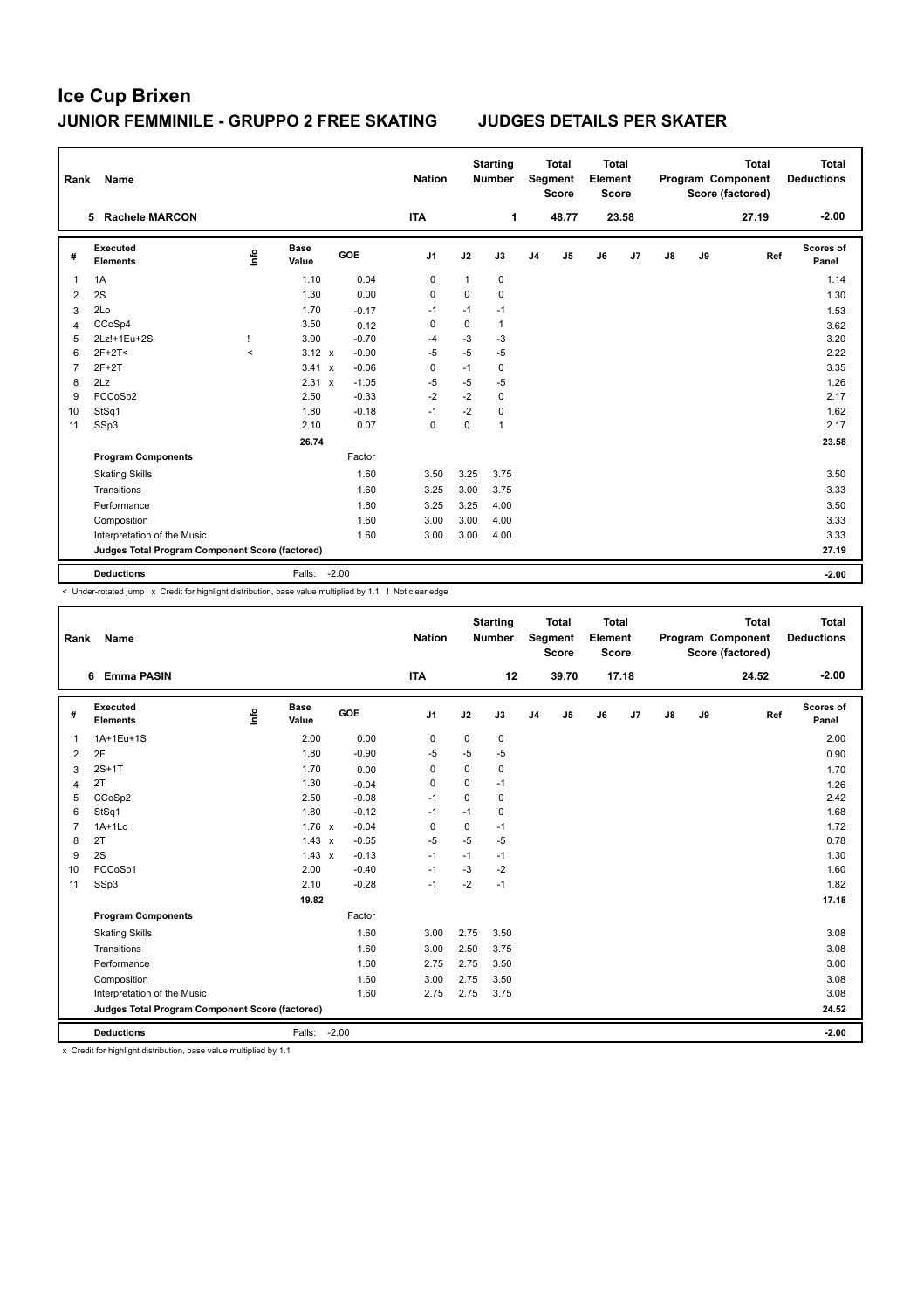| Rank | Name                                            |      |                      |            | <b>Nation</b>  |      | <b>Starting</b><br><b>Number</b> |                | <b>Total</b><br>Segment<br><b>Score</b> | <b>Total</b><br>Element<br><b>Score</b> |       |               |    | <b>Total</b><br>Program Component<br>Score (factored) | <b>Total</b><br><b>Deductions</b> |
|------|-------------------------------------------------|------|----------------------|------------|----------------|------|----------------------------------|----------------|-----------------------------------------|-----------------------------------------|-------|---------------|----|-------------------------------------------------------|-----------------------------------|
|      | <b>Giulia MARINI</b><br>$\overline{7}$          |      |                      |            | <b>ITA</b>     |      | 4                                |                | 39.51                                   |                                         | 15.45 |               |    | 25.06                                                 | $-1.00$                           |
| #    | <b>Executed</b><br><b>Elements</b>              | Info | <b>Base</b><br>Value | <b>GOE</b> | J <sub>1</sub> | J2   | J3                               | J <sub>4</sub> | J <sub>5</sub>                          | J6                                      | J7    | $\mathsf{J}8$ | J9 | Ref                                                   | Scores of<br>Panel                |
| 1    | 1A+1Lo+1Lo                                      |      | 2.10                 | $-0.04$    | 0              | $-1$ | $\mathbf 0$                      |                |                                         |                                         |       |               |    |                                                       | 2.06                              |
| 2    | 2T                                              |      | 1.30                 | $-0.04$    | 0              | $-1$ | 0                                |                |                                         |                                         |       |               |    |                                                       | 1.26                              |
| 3    | FCCoSp2                                         |      | 2.50                 | $-0.08$    | 0              | $-1$ | 0                                |                |                                         |                                         |       |               |    |                                                       | 2.42                              |
| 4    | 2T                                              |      | 1.30                 | 0.00       | 0              | 0    | 0                                |                |                                         |                                         |       |               |    |                                                       | 1.30                              |
| 5    | 2S                                              |      | 1.30                 | 0.00       | 0              | 0    | $\mathbf 0$                      |                |                                         |                                         |       |               |    |                                                       | 1.30                              |
| 6    | SSp3                                            |      | 2.10                 | $-0.21$    | $-1$           | $-1$ | $-1$                             |                |                                         |                                         |       |               |    |                                                       | 1.89                              |
| 7    | StSq1                                           |      | 1.80                 | $-0.30$    | $-1$           | $-2$ | $-2$                             |                |                                         |                                         |       |               |    |                                                       | 1.50                              |
| 8    | 2S                                              |      | $1.43 \times$        | $-0.13$    | $-1$           | $-1$ | $-1$                             |                |                                         |                                         |       |               |    |                                                       | 1.30                              |
| 9    | 1Lz+2Lo<<                                       | <<   | 1.21<br>$\mathbf{x}$ | $-0.26$    | $-4$           | $-4$ | $-5$                             |                |                                         |                                         |       |               |    |                                                       | 0.95                              |
| 10   | 1A<<                                            | <<   | 0.00 x               | 0.00       |                | ٠    | $\overline{\phantom{a}}$         |                |                                         |                                         |       |               |    |                                                       | 0.00                              |
| 11   | CCoSpB                                          |      | 1.70                 | $-0.23$    | $-1$           | $-1$ | $-2$                             |                |                                         |                                         |       |               |    |                                                       | 1.47                              |
|      |                                                 |      | 16.74                |            |                |      |                                  |                |                                         |                                         |       |               |    |                                                       | 15.45                             |
|      | <b>Program Components</b>                       |      |                      | Factor     |                |      |                                  |                |                                         |                                         |       |               |    |                                                       |                                   |
|      | <b>Skating Skills</b>                           |      |                      | 1.60       | 3.00           | 2.75 | 3.50                             |                |                                         |                                         |       |               |    |                                                       | 3.08                              |
|      | Transitions                                     |      |                      | 1.60       | 2.75           | 2.75 | 3.75                             |                |                                         |                                         |       |               |    |                                                       | 3.08                              |
|      | Performance                                     |      |                      | 1.60       | 2.75           | 3.00 | 3.50                             |                |                                         |                                         |       |               |    |                                                       | 3.08                              |
|      | Composition                                     |      |                      | 1.60       | 3.00           | 3.00 | 3.75                             |                |                                         |                                         |       |               |    |                                                       | 3.25                              |
|      | Interpretation of the Music                     |      |                      | 1.60       | 2.75           | 3.00 | 3.75                             |                |                                         |                                         |       |               |    |                                                       | 3.17                              |
|      | Judges Total Program Component Score (factored) |      |                      |            |                |      |                                  |                |                                         |                                         |       |               |    |                                                       | 25.06                             |
|      | <b>Deductions</b>                               |      | Falls: -1.00         |            |                |      |                                  |                |                                         |                                         |       |               |    |                                                       | $-1.00$                           |

<< Downgraded jump x Credit for highlight distribution, base value multiplied by 1.1

| Rank           | Name                                            |         |                      |            | <b>Nation</b>  |             | <b>Starting</b><br><b>Number</b> |                | <b>Total</b><br>Segment<br><b>Score</b> | <b>Total</b><br>Element<br><b>Score</b> |       |               |    | <b>Total</b><br>Program Component<br>Score (factored) | <b>Total</b><br><b>Deductions</b> |
|----------------|-------------------------------------------------|---------|----------------------|------------|----------------|-------------|----------------------------------|----------------|-----------------------------------------|-----------------------------------------|-------|---------------|----|-------------------------------------------------------|-----------------------------------|
|                | <b>Victoria ZANELLA</b><br>8                    |         |                      |            | <b>ITA</b>     |             | 13                               |                | 34.16                                   |                                         | 13.30 |               |    | 21.86                                                 | $-1.00$                           |
| #              | Executed<br><b>Elements</b>                     | lnfo    | <b>Base</b><br>Value | <b>GOE</b> | J <sub>1</sub> | J2          | J3                               | J <sub>4</sub> | J <sub>5</sub>                          | J6                                      | J7    | $\mathsf{J}8$ | J9 | Ref                                                   | Scores of<br>Panel                |
| $\mathbf{1}$   | 1A                                              |         | 1.10                 | $-0.18$    | $-2$           | $-2$        | $-1$                             |                |                                         |                                         |       |               |    |                                                       | 0.92                              |
| $\overline{2}$ | 2Lo                                             |         | 1.70                 | $-0.34$    | $-2$           | $-2$        | $-2$                             |                |                                         |                                         |       |               |    |                                                       | 1.36                              |
| 3              | FCSpB                                           |         | 1.60                 | $-0.37$    | $-2$           | $-3$        | $-2$                             |                |                                         |                                         |       |               |    |                                                       | 1.23                              |
| $\overline{4}$ | 1F+1A+SEQ                                       |         | 1.28                 | 0.00       | $\mathbf 0$    | $\mathbf 0$ | $\mathbf 0$                      |                |                                         |                                         |       |               |    |                                                       | 1.28                              |
| 5              | StSq2                                           |         | 2.60                 | $-0.43$    | $-2$           | $-2$        | $-1$                             |                |                                         |                                         |       |               |    |                                                       | 2.17                              |
| 6              | 2Lo                                             |         | 1.70                 | $-0.40$    | $-2$           | $-3$        | $-2$                             |                |                                         |                                         |       |               |    |                                                       | 1.30                              |
| $\overline{7}$ | 2F<<                                            | <<      | 0.55 x               | $-0.25$    | $-5$           | $-5$        | $-5$                             |                |                                         |                                         |       |               |    |                                                       | 0.30                              |
| 8              | SSp1                                            |         | 1.30                 | $-0.22$    | $-2$           | $-2$        | $-1$                             |                |                                         |                                         |       |               |    |                                                       | 1.08                              |
| 9              | 1Lz+1Eu+2S<                                     | $\prec$ | $2.35 \times$        | $-0.24$    | $-2$           | $-2$        | $-3$                             |                |                                         |                                         |       |               |    |                                                       | 2.11                              |
| 10             | 1F                                              |         | $0.55 \times$        | 0.00       | $\mathbf 0$    | $\mathbf 0$ | $\mathbf 0$                      |                |                                         |                                         |       |               |    |                                                       | 0.55                              |
| 11             | CCoSp1V                                         |         | 1.50                 | $-0.50$    | $-4$           | $-3$        | $-3$                             |                |                                         |                                         |       |               |    |                                                       | 1.00                              |
|                |                                                 |         | 16.23                |            |                |             |                                  |                |                                         |                                         |       |               |    |                                                       | 13.30                             |
|                | <b>Program Components</b>                       |         |                      | Factor     |                |             |                                  |                |                                         |                                         |       |               |    |                                                       |                                   |
|                | <b>Skating Skills</b>                           |         |                      | 1.60       | 2.75           | 2.50        | 3.50                             |                |                                         |                                         |       |               |    |                                                       | 2.92                              |
|                | Transitions                                     |         |                      | 1.60       | 2.50           | 2.50        | 3.50                             |                |                                         |                                         |       |               |    |                                                       | 2.83                              |
|                | Performance                                     |         |                      | 1.60       | 2.25           | 2.50        | 2.75                             |                |                                         |                                         |       |               |    |                                                       | 2.50                              |
|                | Composition                                     |         |                      | 1.60       | 2.50           | 2.50        | 3.50                             |                |                                         |                                         |       |               |    |                                                       | 2.83                              |
|                | Interpretation of the Music                     |         |                      | 1.60       | 2.50           | 2.25        | 3.00                             |                |                                         |                                         |       |               |    |                                                       | 2.58                              |
|                | Judges Total Program Component Score (factored) |         |                      |            |                |             |                                  |                |                                         |                                         |       |               |    |                                                       | 21.86                             |
|                | <b>Deductions</b>                               |         | Falls:               | $-1.00$    |                |             |                                  |                |                                         |                                         |       |               |    |                                                       | $-1.00$                           |

< Under-rotated jump << Downgraded jump x Credit for highlight distribution, base value multiplied by 1.1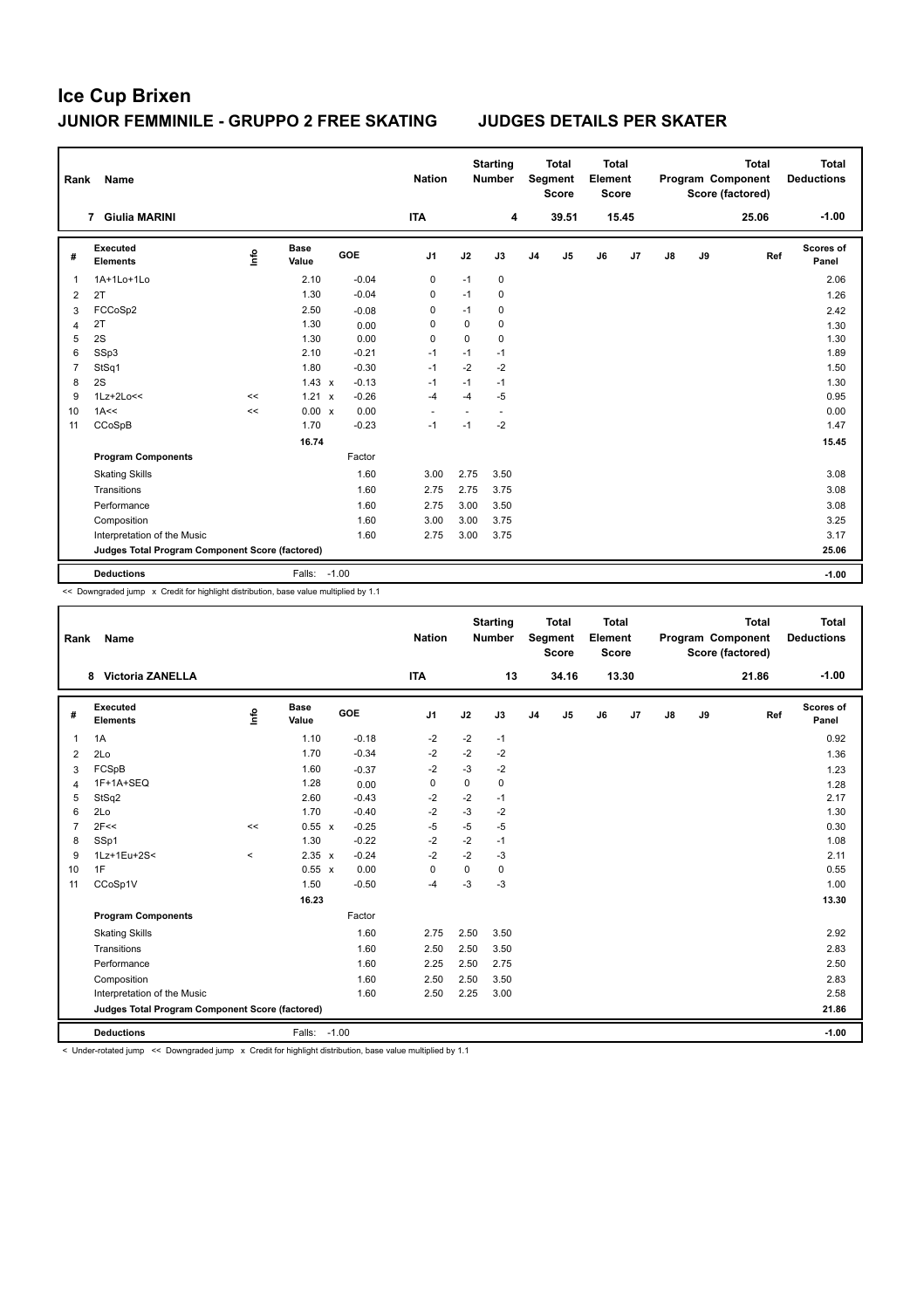| Rank           | Name                                            |         |                      |                         | <b>Nation</b>  |      | <b>Starting</b><br><b>Number</b> |                | <b>Total</b><br>Segment<br><b>Score</b> | <b>Total</b><br>Element<br><b>Score</b> |       |    |    | <b>Total</b><br>Program Component<br>Score (factored) | <b>Total</b><br><b>Deductions</b> |
|----------------|-------------------------------------------------|---------|----------------------|-------------------------|----------------|------|----------------------------------|----------------|-----------------------------------------|-----------------------------------------|-------|----|----|-------------------------------------------------------|-----------------------------------|
|                | <b>Victoria UNTERHOLZNER</b><br>9               |         |                      |                         | <b>ITA</b>     |      | 5                                |                | 33.37                                   |                                         | 13.18 |    |    | 21.19                                                 | $-1.00$                           |
| #              | Executed<br><b>Elements</b>                     | Info    | <b>Base</b><br>Value | GOE                     | J <sub>1</sub> | J2   | J3                               | J <sub>4</sub> | J <sub>5</sub>                          | J6                                      | J7    | J8 | J9 | Ref                                                   | <b>Scores of</b><br>Panel         |
| 1              | FSSp1                                           |         | 2.00                 | $-0.33$                 | $-2$           | $-2$ | $-1$                             |                |                                         |                                         |       |    |    |                                                       | 1.67                              |
| $\overline{2}$ | 2S                                              |         | 1.30                 | $-0.04$                 | 0              | $-1$ | 0                                |                |                                         |                                         |       |    |    |                                                       | 1.26                              |
| 3              | 2F<<+SEQ+2T*                                    | $\star$ | 0.40                 | $-0.22$                 | -5             | $-4$ | $-4$                             |                |                                         |                                         |       |    |    |                                                       | 0.18                              |
| $\overline{4}$ | 2Lo+1Eu+2S                                      |         | 3.50                 | $-0.40$                 | $-2$           | $-2$ | $-3$                             |                |                                         |                                         |       |    |    |                                                       | 3.10                              |
| 5              | CCoSpBV                                         |         | 1.28                 | $-0.34$                 | $-2$           | $-3$ | $-3$                             |                |                                         |                                         |       |    |    |                                                       | 0.94                              |
| 6              | 2F<<+SEQ+1T*                                    | $\star$ | 0.40                 | $-0.22$                 | $-5$           | $-4$ | $-4$                             |                |                                         |                                         |       |    |    |                                                       | 0.18                              |
| $\overline{7}$ | 1A                                              |         | 1.21                 | $-0.04$<br>$\mathsf{x}$ | 0              | $-1$ | 0                                |                |                                         |                                         |       |    |    |                                                       | 1.17                              |
| 8              | StSqB                                           |         | 1.50                 | $-0.50$                 | -3             | $-3$ | $-4$                             |                |                                         |                                         |       |    |    |                                                       | 1.00                              |
| 9              | 1A                                              |         | $1.21 \times$        | 0.00                    | 0              | 0    | 0                                |                |                                         |                                         |       |    |    |                                                       | 1.21                              |
| 10             | 2Lo<                                            | $\,<$   | $1.50 \times$        | $-0.32$                 | $-2$           | $-2$ | $-3$                             |                |                                         |                                         |       |    |    |                                                       | 1.18                              |
| 11             | CSSp1V                                          |         | 1.43                 | $-0.14$                 | $-1$           | $-1$ | $-1$                             |                |                                         |                                         |       |    |    |                                                       | 1.29                              |
|                |                                                 |         | 15.73                |                         |                |      |                                  |                |                                         |                                         |       |    |    |                                                       | 13.18                             |
|                | <b>Program Components</b>                       |         |                      | Factor                  |                |      |                                  |                |                                         |                                         |       |    |    |                                                       |                                   |
|                | <b>Skating Skills</b>                           |         |                      | 1.60                    | 2.50           | 2.25 | 3.50                             |                |                                         |                                         |       |    |    |                                                       | 2.75                              |
|                | Transitions                                     |         |                      | 1.60                    | 2.25           | 2.25 | 3.25                             |                |                                         |                                         |       |    |    |                                                       | 2.58                              |
|                | Performance                                     |         |                      | 1.60                    | 2.25           | 2.50 | 3.00                             |                |                                         |                                         |       |    |    |                                                       | 2.58                              |
|                | Composition                                     |         |                      | 1.60                    | 2.50           | 2.50 | 3.50                             |                |                                         |                                         |       |    |    |                                                       | 2.83                              |
|                | Interpretation of the Music                     |         |                      | 1.60                    | 2.25           | 2.25 | 3.00                             |                |                                         |                                         |       |    |    |                                                       | 2.50                              |
|                | Judges Total Program Component Score (factored) |         |                      |                         |                |      |                                  |                |                                         |                                         |       |    |    |                                                       | 21.19                             |
|                | <b>Deductions</b>                               |         | Falls: -1.00         |                         |                |      |                                  |                |                                         |                                         |       |    |    |                                                       | $-1.00$                           |

< Under-rotated jump << Downgraded jump \* Invalid element x Credit for highlight distribution, base value multiplied by 1.1

| Rank                    | Name                                            |      |                      |            | <b>Nation</b>  |          | <b>Starting</b><br><b>Number</b> |                | <b>Total</b><br>Segment<br><b>Score</b> | <b>Total</b><br>Element<br>Score |       |               |    | <b>Total</b><br>Program Component<br>Score (factored) | <b>Total</b><br><b>Deductions</b> |
|-------------------------|-------------------------------------------------|------|----------------------|------------|----------------|----------|----------------------------------|----------------|-----------------------------------------|----------------------------------|-------|---------------|----|-------------------------------------------------------|-----------------------------------|
| 10                      | <b>Marianna BATTISTI</b>                        |      |                      |            | <b>ITA</b>     |          | 10                               |                | 32.46                                   |                                  | 13.33 |               |    | 20.13                                                 | $-1.00$                           |
| #                       | <b>Executed</b><br><b>Elements</b>              | lnfo | <b>Base</b><br>Value | <b>GOE</b> | J <sub>1</sub> | J2       | J3                               | J <sub>4</sub> | J <sub>5</sub>                          | J6                               | J7    | $\mathsf{J}8$ | J9 | Ref                                                   | Scores of<br>Panel                |
| 1                       | 2S                                              |      | 1.30                 | $-0.26$    | $-2$           | $-2$     | $-2$                             |                |                                         |                                  |       |               |    |                                                       | 1.04                              |
| $\overline{2}$          | 2Lo                                             |      | 1.70                 | $-0.06$    | 0              | $-1$     | $\mathbf 0$                      |                |                                         |                                  |       |               |    |                                                       | 1.64                              |
| 3                       | StSqB                                           |      | 1.50                 | $-0.40$    | -3             | $-3$     | $-2$                             |                |                                         |                                  |       |               |    |                                                       | 1.10                              |
| $\overline{\mathbf{4}}$ | FCSSp2V                                         |      | 1.73                 | $-0.35$    | $-2$           | $-1$     | $-3$                             |                |                                         |                                  |       |               |    |                                                       | 1.38                              |
| 5                       | 2Lo                                             |      | 1.70                 | 0.00       | $\Omega$       | $\Omega$ | $\Omega$                         |                |                                         |                                  |       |               |    |                                                       | 1.70                              |
| 6                       | 1Lze+1Lo+1Lo                                    | e    | 1.48                 | $-0.08$    | 0              | $-3$     | $-2$                             |                |                                         |                                  |       |               |    |                                                       | 1.40                              |
| $\overline{7}$          | 2S                                              |      | $1.43 \times$        | $-0.26$    | $-2$           | $-2$     | $-2$                             |                |                                         |                                  |       |               |    |                                                       | 1.17                              |
| 8                       | CCoSp                                           |      | 0.00                 | 0.00       |                | ٠        | $\overline{\phantom{a}}$         |                |                                         |                                  |       |               |    |                                                       | 0.00                              |
| 9                       | $1A+1T$                                         |      | $1.65 \times$        | 0.00       | $\Omega$       | $\Omega$ | $\mathbf 0$                      |                |                                         |                                  |       |               |    |                                                       | 1.65                              |
| 10                      | $1A+1T$                                         |      | $1.65 \times$        | 0.00       | 0              | 0        | $\pmb{0}$                        |                |                                         |                                  |       |               |    |                                                       | 1.65                              |
| 11                      | <b>USpB</b>                                     |      | 1.00                 | $-0.40$    | $-5$           | -4       | $-3$                             |                |                                         |                                  |       |               |    |                                                       | 0.60                              |
|                         |                                                 |      | 15.14                |            |                |          |                                  |                |                                         |                                  |       |               |    |                                                       | 13.33                             |
|                         | <b>Program Components</b>                       |      |                      | Factor     |                |          |                                  |                |                                         |                                  |       |               |    |                                                       |                                   |
|                         | <b>Skating Skills</b>                           |      |                      | 1.60       | 2.50           | 2.50     | 3.00                             |                |                                         |                                  |       |               |    |                                                       | 2.67                              |
|                         | Transitions                                     |      |                      | 1.60       | 2.25           | 2.25     | 3.00                             |                |                                         |                                  |       |               |    |                                                       | 2.50                              |
|                         | Performance                                     |      |                      | 1.60       | 2.00           | 2.25     | 2.75                             |                |                                         |                                  |       |               |    |                                                       | 2.33                              |
|                         | Composition                                     |      |                      | 1.60       | 2.25           | 2.50     | 3.50                             |                |                                         |                                  |       |               |    |                                                       | 2.75                              |
|                         | Interpretation of the Music                     |      |                      | 1.60       | 2.00           | 2.25     | 2.75                             |                |                                         |                                  |       |               |    |                                                       | 2.33                              |
|                         | Judges Total Program Component Score (factored) |      |                      |            |                |          |                                  |                |                                         |                                  |       |               |    |                                                       | 20.13                             |
|                         | <b>Deductions</b>                               |      | Time violation:      | $-1.00$    |                |          |                                  |                |                                         |                                  |       |               |    |                                                       | $-1.00$                           |

x Credit for highlight distribution, base value multiplied by 1.1 e Wrong edge